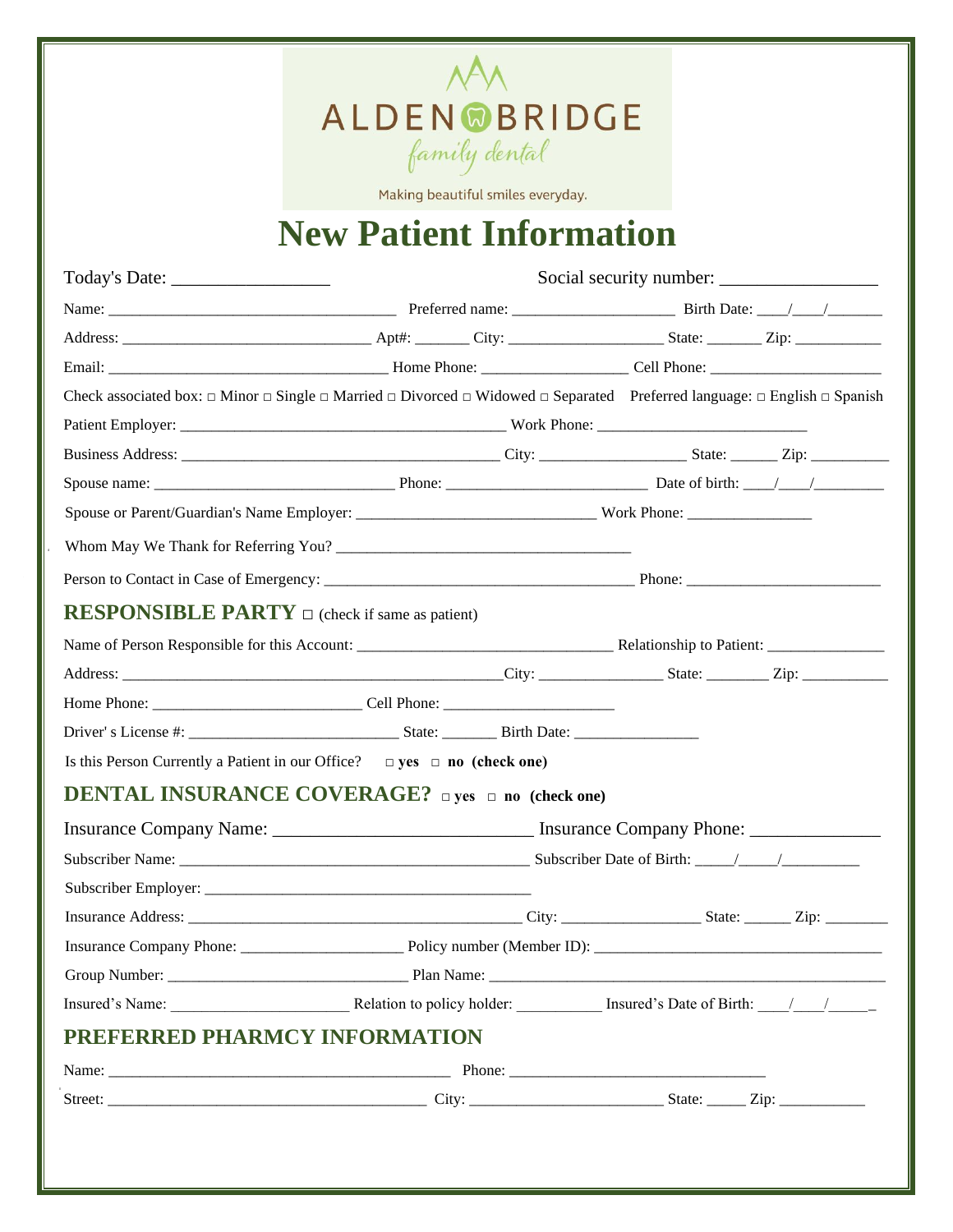### **PATIENT MEDICAL HISTORY Patient name: \_\_\_\_\_\_\_\_\_\_\_\_\_\_\_\_\_\_\_\_\_\_\_\_\_\_\_\_\_**

|                                                                      |        |        | Yes               | N <sub>0</sub> |                 |                | 10. Are you allergic to or have you had reactions to the following; |            |                |
|----------------------------------------------------------------------|--------|--------|-------------------|----------------|-----------------|----------------|---------------------------------------------------------------------|------------|----------------|
|                                                                      |        |        | П                 | п              |                 |                |                                                                     | <b>Yes</b> | No             |
| 2. Have you ever been hospitalized for any surgical operations       |        |        |                   |                |                 |                | Local Anesthetics (e.g. Novocain)                                   | $\Box$     | $\Box$         |
|                                                                      |        |        | п                 | $\Box$         |                 |                |                                                                     | $\Box$     | $\Box$         |
|                                                                      |        |        |                   |                |                 |                |                                                                     | $\Box$     | $\Box$         |
|                                                                      |        |        |                   |                |                 |                |                                                                     | $\Box$     | п              |
| 3. Currently taking any medication(s) including any non-prescription |        |        |                   |                |                 |                |                                                                     | $\Box$     | п              |
|                                                                      |        |        | п                 | $\Box$         |                 |                |                                                                     | $\Box$     | п              |
|                                                                      |        |        |                   |                |                 |                |                                                                     |            | П              |
|                                                                      |        |        |                   |                |                 |                |                                                                     |            | П              |
|                                                                      |        |        |                   |                |                 |                |                                                                     |            | П              |
|                                                                      |        |        | □                 | $\Box$         | 11. Women Only: |                |                                                                     |            |                |
|                                                                      |        |        | $\Box$            | П              |                 |                | a) Are you pregnant or think you may be pregnant? $\Box$            |            | п              |
|                                                                      |        |        | $\Box$            | П              |                 |                |                                                                     |            | $\Box$         |
|                                                                      |        |        | $\Box$            | П              |                 |                |                                                                     |            | п              |
| 8. Do you have a persistent cough or throat clearing not associated  |        |        |                   |                |                 |                |                                                                     |            |                |
| With a known illness (lasting more than 3 weeks)                     |        |        | п                 | $\Box$         |                 |                |                                                                     |            |                |
| 9. Do you have or have you had any of the following?                 |        |        |                   |                |                 |                |                                                                     |            |                |
|                                                                      | Yes.   | No     |                   |                | Yes             | N <sub>0</sub> |                                                                     | Yes        | N <sub>0</sub> |
| <b>High Blood Pressure</b>                                           | □      | $\Box$ | Heart Disease     |                | □               | $\Box$         |                                                                     |            | $\Box$         |
|                                                                      | $\Box$ | $\Box$ | Cardiac Pacemaker |                | □               | $\Box$         |                                                                     |            | $\Box$         |
| Rheumatic Fever                                                      | $\Box$ | $\Box$ | Heart Murmur      |                | □               | $\Box$         |                                                                     |            | $\Box$         |
| Swollen Ankles                                                       | $\Box$ | $\Box$ |                   |                | $\Box$          | $\Box$         |                                                                     |            | $\Box$         |
| Fainting/Seizures                                                    | $\Box$ | $\Box$ | Frequently Tired  |                | $\Box$          | $\Box$         |                                                                     |            | $\Box$         |

| 10. Are you allergic to or have you had reactions to the following. |            |    |
|---------------------------------------------------------------------|------------|----|
|                                                                     | <b>Yes</b> | No |
|                                                                     | п          | п  |
| Penicillin or any other Antibiotics                                 | п          | п  |
|                                                                     | п          | п  |
|                                                                     | п          | п  |
|                                                                     | п          | п  |
|                                                                     | п          | п  |
|                                                                     | п          | п  |
| Any Metals (e.g. Nickel, Mercury, etc)                              | п          | п  |
|                                                                     | п          | п  |
| 11. Women Only:                                                     |            |    |
| a) Are you pregnant or think you may be pregnant? $\Box$            |            |    |
|                                                                     |            | п  |
|                                                                     |            | п  |

|                            | Yes.   | N <sub>0</sub> |                                     | Yes.   | N <sub>0</sub> | Yes.                  | N <sub>0</sub> |
|----------------------------|--------|----------------|-------------------------------------|--------|----------------|-----------------------|----------------|
| <b>High Blood Pressure</b> | П      | п              | Heart Disease                       | П      | $\Box$         |                       | п              |
| Heart Attack               | $\Box$ | $\Box$         | Cardiac Pacemaker                   | $\Box$ | $\Box$         |                       | $\Box$         |
| Rheumatic Fever            | $\Box$ | $\Box$         | Heart Murmur                        | $\Box$ | $\Box$         |                       | $\Box$         |
|                            | $\Box$ | п              |                                     | $\Box$ | $\Box$         |                       | $\Box$         |
| Fainting/Seizures          | $\Box$ | $\Box$         | Frequently Tired                    | $\Box$ | $\Box$         |                       | $\Box$         |
|                            | $\Box$ | $\Box$         |                                     | $\Box$ | $\Box$         |                       | П.             |
| Low Blood Pressure         | $\Box$ | □              |                                     | □      | $\Box$         |                       | $\Box$         |
| Epilepsy/Convulsions       | $\Box$ | $\Box$         |                                     | $\Box$ | $\Box$         |                       | $\Box$         |
| Leukemia                   | $\Box$ | $\Box$         | Arthritis                           | $\Box$ | $\Box$         |                       | $\Box$         |
|                            | $\Box$ | П              | Joint Replacement or Implant        | $\Box$ | $\Box$         |                       | $\Box$         |
|                            | $\Box$ | $\Box$         | Hepatitis/Jaundice                  | $\Box$ | $\Box$         |                       | $\Box$         |
| AIDS or HIV infection      | $\Box$ | $\Box$         | <b>Sexually Transmitted Disease</b> | $\Box$ | $\Box$         | Mitral Valve Prolapse | $\Box$         |
| Thyroid Problems           | $\Box$ | п              | Stomach Troubles/Ulcers             | П      | $\Box$         |                       | п              |
|                            |        |                |                                     |        |                |                       |                |

### **PATIENT DENTAL HISTORY**

Name of Previous Dentist and Location: \_\_\_\_\_\_\_\_\_\_\_\_\_\_\_\_\_\_\_\_\_\_\_\_\_\_\_\_\_\_\_\_\_\_\_\_\_\_\_\_\_\_\_\_\_\_\_\_\_\_\_\_\_\_\_\_ Date of Last Exam: \_\_\_\_\_\_\_\_\_\_\_\_\_\_

|                                                             |                            |        | Yes No |                                                              | Yes No |        |
|-------------------------------------------------------------|----------------------------|--------|--------|--------------------------------------------------------------|--------|--------|
| 1. Do your gums bleed when brushing or flossing?            |                            | $\Box$ | $\Box$ |                                                              | □      | Л      |
| 2. Are your teeth sensitive to hot or cold liquids/foods?   |                            | $\Box$ | $\Box$ |                                                              | □      | □      |
| 3. Are your teeth sensitive to sweet or sour liquids/foods? |                            | $\Box$ | $\Box$ |                                                              | □      | п      |
|                                                             |                            | $\Box$ | $\Box$ | 11. Have you ever had any scaling and root                   |        |        |
| 5. Do you have any sores or lumps in or near your mouth     |                            | $\Box$ | $\Box$ | planning or periodontal treatment in the past?               | □      | п      |
| 6. Have you had any head, neck or jaw injuries?             |                            | $\Box$ | $\Box$ | 12. Have you ever had any difficult extractions in the past? | □      |        |
| 7. Have you ever experienced any of the following problems  |                            |        |        |                                                              | □      | п      |
|                                                             |                            |        | $\Box$ |                                                              | □      | $\Box$ |
| -Clicking $\Box$                                            | -Difficulty Chewing $\Box$ |        |        |                                                              | □      | п      |
| -Pain (joint, ear, side of face) $\Box$                     |                            |        |        | 16. Have you ever received oral hygiene instructions?        | □      |        |
| -Difficulty opening or closing your mouth $\Box$            |                            |        |        |                                                              |        |        |

#### **AUTHORIZATION AND RELEASE**

I certify that I have read and understand the above information to the best of my knowledge. The above questions have been accurately answered. I understand that providing incorrect information can be dangerous to my health. I authorize the dentist to release any information including the diagnosis and records of any treatment or examination rendered to me or my child during the period of such dental care to third party payors and/or health practitioners. I authorize and request my insurance company to pay directly to the dentist or dental group insurance benefits otherwise payable to me. I understand that my dental insurance carrier may pay less than the actual bill for services. I agree to be responsible for payments of all services rendered on my behalf or my dependance.

|                                                    | Date: |  |
|----------------------------------------------------|-------|--|
| Signature or Patient (or parent/guardian of minor) |       |  |
|                                                    | Date: |  |
| Doctor Signature                                   |       |  |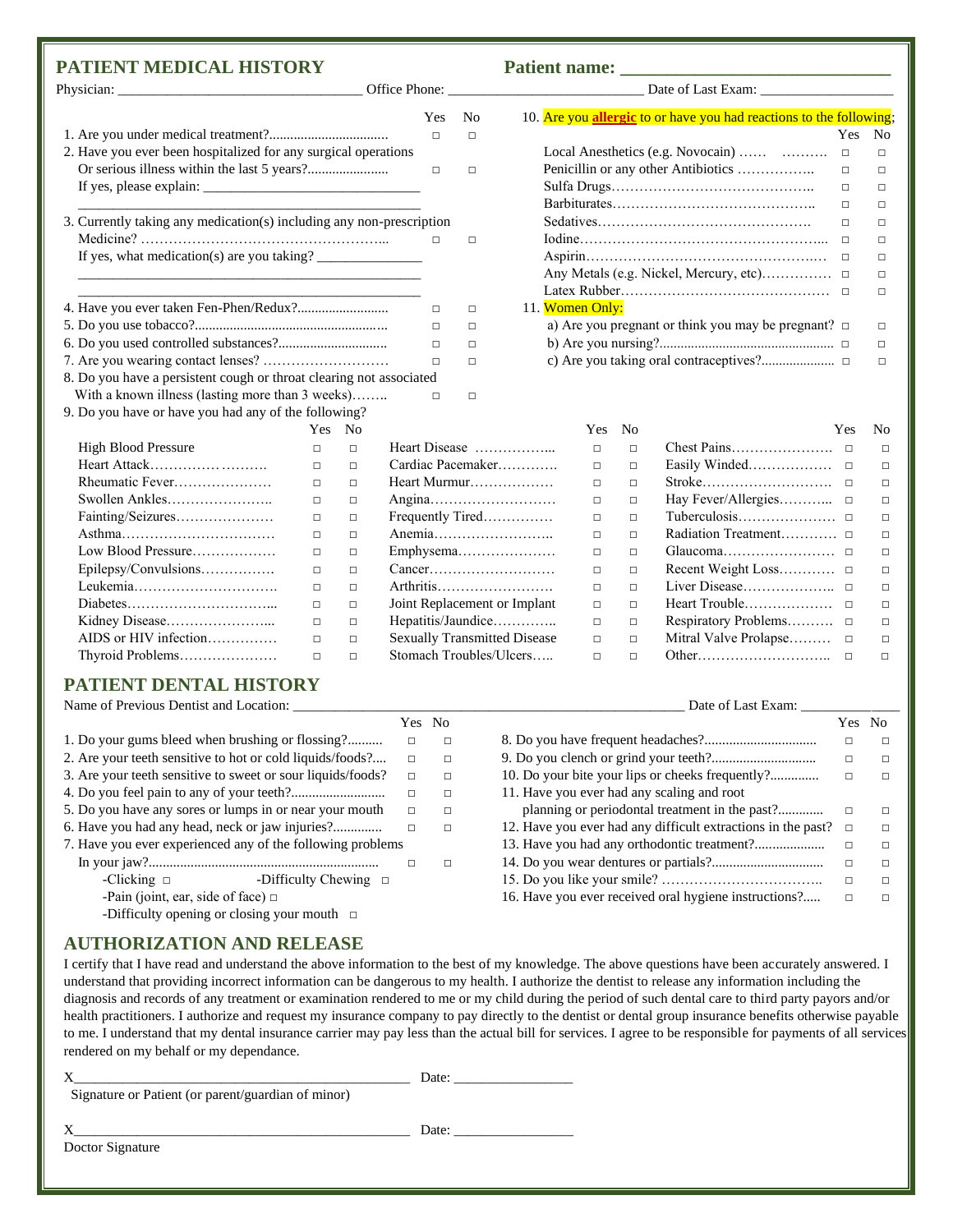

Making beautiful smiles everyday.

#### **ACKNOWLEDGEMENT OF RECEIPT OF PRIVACY PRACTICES AND CONSENT/LIMITED AUTHORIZATION AND RELEASE FORM**

You may refuse to sign the acknowledgement but, in refusing we *will NOT be allowed* to process your insurance claims.

The undersigned acknowledges receipt of a copy of the currently effective Notice of Privacy Practices for **Alden Bridge**  Family Dental ..., A copy of this signed, dated document shall be as effective as the original. MY SIGNATURE WILL ALSO SERVE AS A PHI DOCUMENT RELEASE SHOULD I REQUEST TREATMENT OR RADIOGRAPHS BE SENT TO OTHER ATTENDING DOCTORS IN THE FUTURE.

| Please print your name                                                  | Please Sign your name                                                                                                              | Date                           |  |  |  |  |
|-------------------------------------------------------------------------|------------------------------------------------------------------------------------------------------------------------------------|--------------------------------|--|--|--|--|
| Legal Representative                                                    | Description of Authority                                                                                                           | Date                           |  |  |  |  |
|                                                                         | PLEASE LIST ANY OTHER PARTIES WHO CAN HAVE ACCESS TO YOUR DENTAL INFORMATION:                                                      |                                |  |  |  |  |
|                                                                         | (This includes step parents, grandparents, and any care takers who can have access to this patient's records)                      |                                |  |  |  |  |
|                                                                         |                                                                                                                                    |                                |  |  |  |  |
|                                                                         |                                                                                                                                    |                                |  |  |  |  |
|                                                                         |                                                                                                                                    |                                |  |  |  |  |
|                                                                         | I AUTHORIZE CONTACT FROM THIS OFFICE TO CONFIRM MY DENTAL APPOINTMENTS, TREATMENT AND BILLING INFORMATION VIA:                     |                                |  |  |  |  |
| (CHECK ALL THAT APPLY)                                                  |                                                                                                                                    |                                |  |  |  |  |
| □ Cell Phone Confirmation                                               |                                                                                                                                    | $\Box$ Home Phone Confirmation |  |  |  |  |
| $\Box$ Work Phone Confirmation                                          |                                                                                                                                    | □ Text Message Confirmation    |  |  |  |  |
| □ Email Confirmation                                                    |                                                                                                                                    | □ U.S. Mail/Postcard           |  |  |  |  |
|                                                                         | I AUTHORIZE INFORMATION ABOUT MY DENTAL HEALTH BE CONVEYED VIA: (CHECK ALL THAT APPLY)                                             |                                |  |  |  |  |
| □ Cell Phone Confirmation                                               |                                                                                                                                    | □ Home Phone Confirmation      |  |  |  |  |
| □ Work Phone Confirmation                                               |                                                                                                                                    | □ Text Message Confirmation    |  |  |  |  |
| $\Box$ Email Confirmation                                               | □ U.S. Mail/Postcard                                                                                                               |                                |  |  |  |  |
|                                                                         | I APPROVE BEING CONTACTED ABOUT SPECIAL SERVICES, EVENTS or NEW DENTAL INFORMATION VIA:                                            |                                |  |  |  |  |
| (CHECK ALL THAT APPLY)                                                  |                                                                                                                                    |                                |  |  |  |  |
| □ Cell Phone Confirmation                                               |                                                                                                                                    | $\Box$ Home Phone Confirmation |  |  |  |  |
| □ Work Phone Confirmation                                               |                                                                                                                                    | □ Text Message Confirmation    |  |  |  |  |
| □ Email Confirmation                                                    | □ U.S. Mail/Postcard                                                                                                               |                                |  |  |  |  |
| Office use ONLY                                                         |                                                                                                                                    |                                |  |  |  |  |
|                                                                         | As Privacy Officer, I attempted to obtain the patients (or representatives) signature on this Acknowledgement but did not because: |                                |  |  |  |  |
| $\Box$ It was emergency treatment<br>$\Box$ The patient refused to sign | $\Box$ I could not communicate with the patient<br>$\Box$ The patient was unable to sign because:                                  |                                |  |  |  |  |
|                                                                         |                                                                                                                                    |                                |  |  |  |  |
|                                                                         |                                                                                                                                    |                                |  |  |  |  |
|                                                                         |                                                                                                                                    |                                |  |  |  |  |